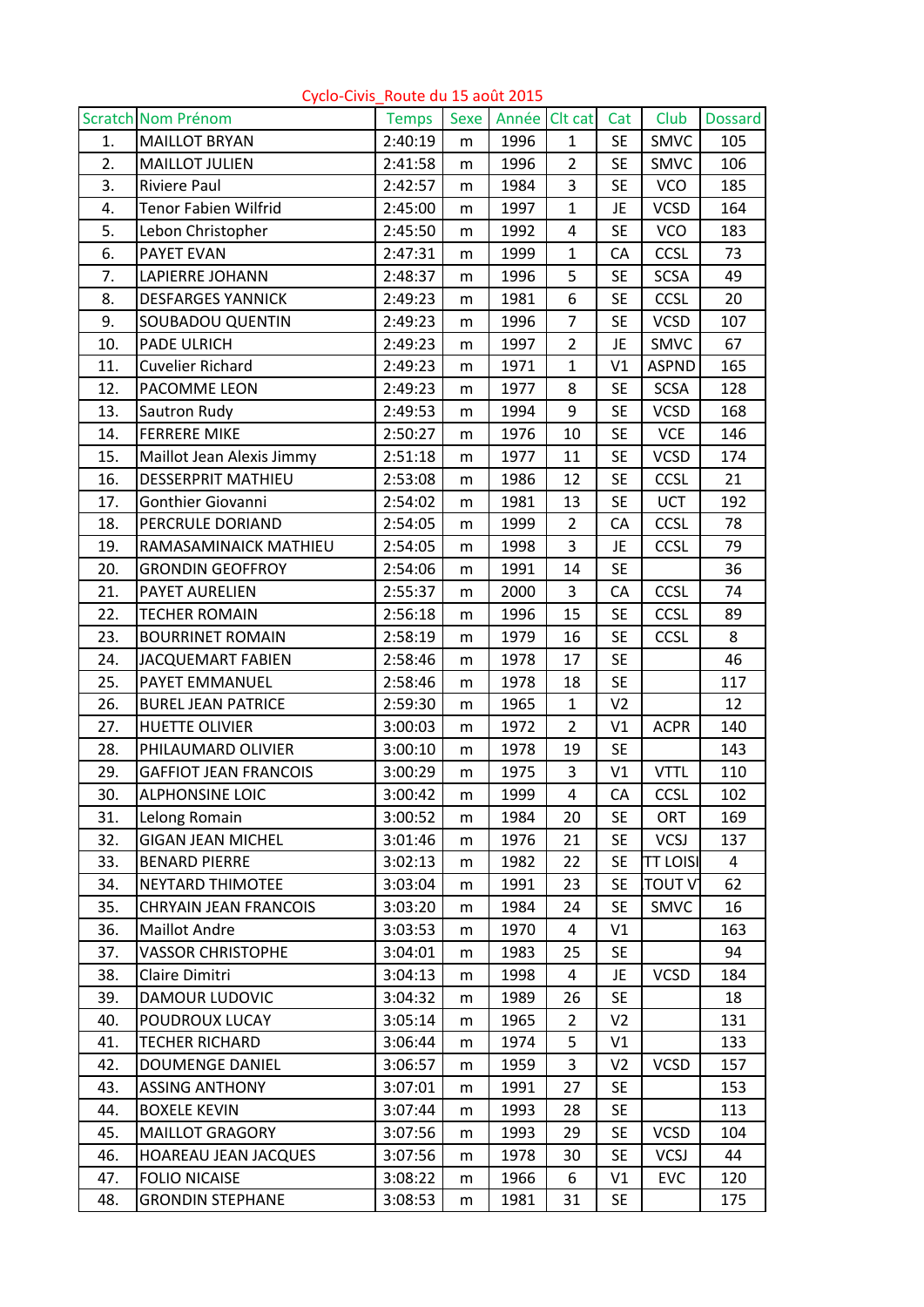| 49. | RIVIERE FLORENT                 | 3:08:54 | m           | 1983 | 32             | <b>SE</b>      | <b>VTTL</b>    | 82             |
|-----|---------------------------------|---------|-------------|------|----------------|----------------|----------------|----------------|
| 50. | <b>Wexler Fabien</b>            | 3:09:34 | m           | 1973 | $\overline{7}$ | V1             | <b>CCSSD</b>   | 172            |
| 51. | <b>HOARAU BRUNO</b>             | 3:09:47 | m           | 1984 | 33             | <b>SE</b>      |                | 154            |
| 52. | <b>Maillot Cedric</b>           | 3:10:00 | m           | 1984 | 34             | <b>SE</b>      | <b>VCO</b>     | 166            |
| 53. | PAYET JEROME                    | 3:10:01 | m           | 1980 | 35             | <b>SE</b>      |                | 71             |
| 54. | <b>CELIER FRANCK</b>            | 3:11:14 | m           | 1968 | 8              | V1             | VCE            | 100            |
| 55. | <b>GONTHIER CLAUDE FRANCOIS</b> | 3:11:33 | m           | 1975 | 9              | V <sub>1</sub> | <b>CCSL</b>    | 33             |
| 56. | <b>VASSOR LUDOVIC</b>           | 3:12:18 | m           | 1977 | 36             | <b>SE</b>      |                | 112            |
| 57. | <b>HOARAU GERARD</b>            | 3:12:18 | m           | 1968 | 10             | V1             |                | 123            |
| 58. | <b>GRONDIN JANY</b>             | 3:12:18 | m           | 1969 | 11             | V1             |                | 132            |
| 59. | Sipili Yann                     | 3:12:43 | m           | 1978 | 37             | <b>SE</b>      |                | 190            |
| 60. | <b>TECHER FABRICE</b>           | 3:12:49 | m           | 1986 | 38             | <b>SE</b>      |                | 90             |
| 61. | <b>TECHER GILLES</b>            | 3:13:26 | m           | 1979 | 39             | <b>SE</b>      |                | 87             |
| 62. | <b>RIVIERE JIMMY</b>            | 3:13:52 | m           | 1968 | 12             | V1             |                | 127            |
| 63. | <b>TAOCALI FABIEN</b>           | 3:13:53 | m           | 2000 | 5              | CA             | <b>VCE</b>     | 86             |
| 64. | <b>LACAS STEPHANE</b>           | 3:13:55 | m           | 1982 | 40             | <b>SE</b>      | <b>CLUB CY</b> | 109            |
| 65. | <b>CHAZEAUD OLIVIER</b>         | 3 1 :46 | m           | 1971 | 13             | V <sub>1</sub> | <b>VCSD</b>    | 15             |
| 66. | <b>HUET CHRISTOPHE</b>          | 3:15:22 | m           | 1958 | $\overline{a}$ | V <sub>2</sub> | <b>TCSA</b>    | 45             |
| 67. | <b>FERRERE ETIENNE</b>          | 3:15:23 | m           | 1990 | 41             | <b>SE</b>      | <b>CCSL</b>    | 136            |
| 68. | ATIDE JULLIAN                   | 3:15:23 | m           | 1996 | 42             | <b>SE</b>      | <b>CCSL</b>    | 3              |
| 69. | <b>CLAIRE DENIS</b>             | 3:15:24 | m           | 1975 | 14             | V1             | <b>VCE</b>     | 125            |
| 70. | <b>PAUSE EXPEDIT</b>            | 3:16:13 | m           | 1960 | 5              | V <sub>2</sub> | <b>SMVC</b>    | 68             |
| 71. | <b>MAILLOT MICKAEL</b>          | 3:16:28 | m           | 1988 | 43             | <b>SE</b>      |                | 58             |
| 72. | <b>MOREL GILLES</b>             | 3:17:07 | m           | 1975 | 15             | V1             | <b>VCO</b>     | 148            |
| 73. | PAYET JEAN BERNARD              | 3:17:07 | m           | 1962 | 6              | V <sub>2</sub> |                | 75             |
| 74. | <b>TOTTOLI BENOIT</b>           | 3:17:48 | m           | 1991 | 44             | <b>SE</b>      |                | 145            |
| 75. | <b>BOUDAS DANY</b>              | 3:18:19 | m           | 1975 | 16             | V1             |                | $\overline{7}$ |
| 76. | <b>FERRERE JEAN YVES</b>        | 3:18:40 | m           | 1968 | 17             | V1             | <b>VTTL</b>    | 27             |
| 77. | <b>GAY FREDERIC</b>             | 3:20:41 | m           | 1983 | 45             | <b>SE</b>      |                | 30             |
| 78. | MOUDIAPIN PASCAL                | 3:20:43 | m           | 1978 | 46             | <b>SE</b>      |                | 61             |
| 79. | LEVENEUR WILLY                  | 3:21:24 | m           | 1975 | 18             | V1             |                | 54             |
| 80. | <b>BARRET FREDERIC</b>          | 3:21:38 | m           | 1982 | 47             | <b>SE</b>      |                | 138            |
| 81. | <b>BRABANT DOMINIQUE</b>        | 3:21:52 | m           | 1971 | 19             | V1             | <b>VTTL</b>    | 150            |
| 82. | Payet Jena Rene                 | 3:22:03 | m           | 1964 | 7              | V <sub>2</sub> | <b>VCO</b>     | 167            |
| 83. | THIBAUT CHRISTOPHE              | 3:23:23 | m           | 1967 | 20             | V1             | <b>VTTL</b>    | 91             |
| 84. | <b>HOARAU JEAN FRANCOIS</b>     | 3:24:23 | m           | 1967 | 21             | V1             |                | 41             |
| 85. | <b>RIVIERE GUY</b>              | 3:24:27 | m           | 1962 | 8              | V <sub>2</sub> | <b>VTTL</b>    | 83             |
| 86. | Hoarau Thierry                  | 3:24:28 | m           | 1961 | 9              | V <sub>2</sub> | <b>VCO</b>     | 182            |
| 87. | <b>AARON JULLIAN</b>            | 3:25:07 | m           | 1997 | 5              | JE             | <b>CCSL</b>    | $\mathbf{1}$   |
| 88. | Valliame Lazzaro                | 3:25:08 | m           | 1983 | 48             | <b>SE</b>      | SMVC           | 186            |
| 89. | <b>LECOCQ ODILE</b>             | 3:25:16 | $\mathbf f$ | 1972 | $\mathbf{1}$   | <b>VE</b>      | <b>ORT</b>     | 52             |
| 90. | <b>LORION PASCAL</b>            | 3:26:31 | m           | 1983 | 49             | <b>SE</b>      |                | 56             |
| 91. | <b>Courtois Stephane</b>        | 3:26:34 | m           | 1975 | 22             | V1             | <b>EVC</b>     | 181            |
| 92. | <b>VENEROSY FREDERIC</b>        | 3:26:36 | m           | 1977 | 50             | <b>SE</b>      | <b>SMVC</b>    | 98             |
| 93. | <b>HUET PASCAL</b>              | 3:27:04 | m           | 1973 | 23             | V1             |                | 118            |
| 94. | <b>BARREAUD FABRICE</b>         | 3:27:04 | m           | 1963 | 10             | V <sub>2</sub> |                | 119            |
| 95. | <b>Denis Stephane</b>           | 3:27:23 | m           | 1964 | 11             | V <sub>2</sub> |                | 170            |
| 96. | <b>Boyer Jean Louis</b>         | 3:27:41 | m           | 1964 | 12             | V <sub>2</sub> | <b>SMVC</b>    | 188            |
| 97. | <b>SAUTRON ARMAND</b>           | 3:27:41 | m           | 1977 | 51             | <b>SE</b>      |                | 115            |
| 98. | <b>GODERON JEREMY</b>           | 3:28:08 | m           | 1982 | 52             | <b>SE</b>      | <b>CCSL</b>    | 32             |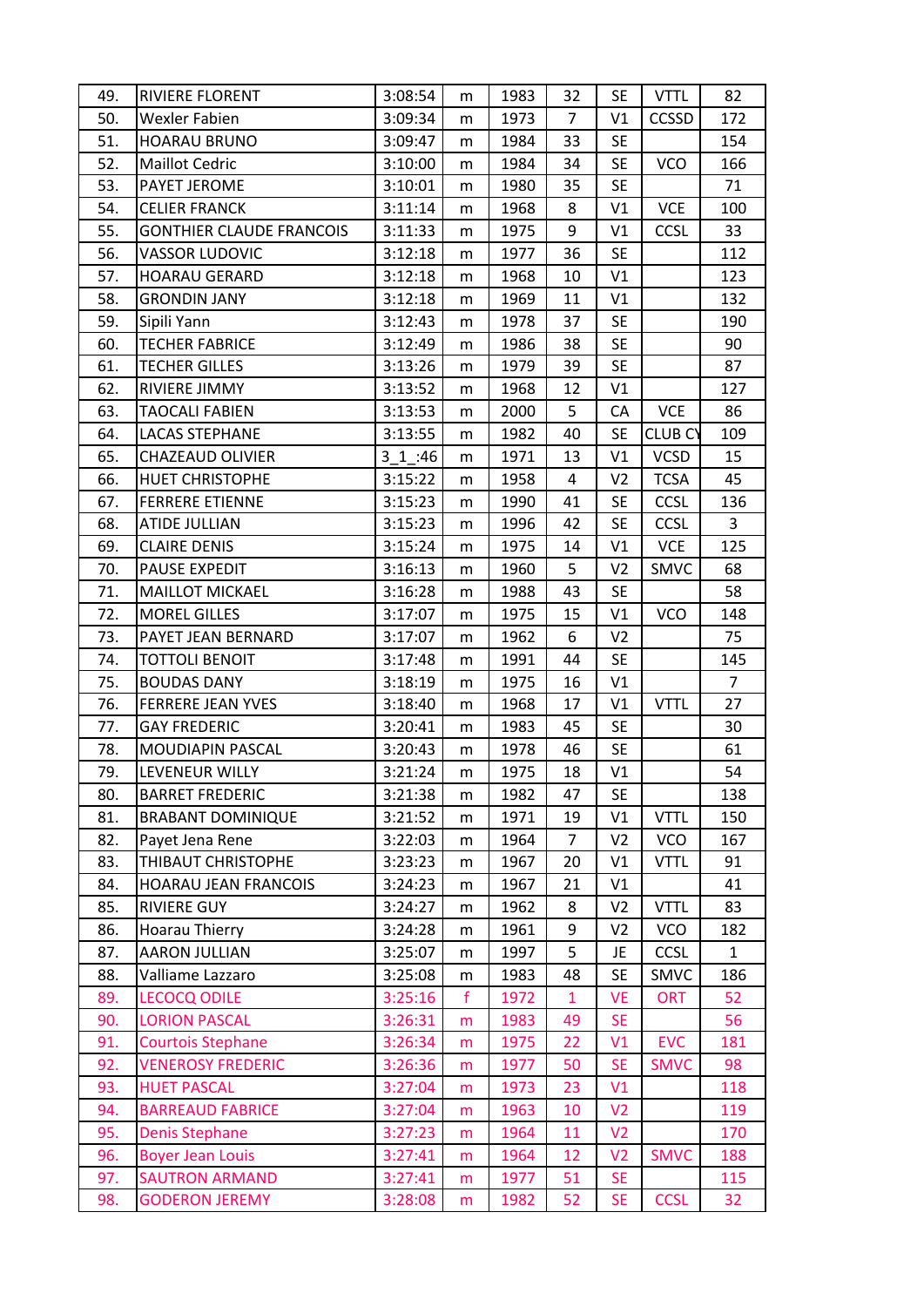| 99.  | <b>Payet Christophe</b>         | 3:28:39 | m            | 1985 | 53             | <b>SE</b>      | <b>CBT</b>      | 180            |
|------|---------------------------------|---------|--------------|------|----------------|----------------|-----------------|----------------|
| 100. | <b>CELIER BORIS</b>             | 3:28:42 | m            | 1992 | 54             | <b>SE</b>      | <b>VCO</b>      | 101            |
| 101. | <b>HOARAU MATHIEU</b>           | 3:29:01 | m            | 1988 | 55             | <b>SE</b>      |                 | 42             |
| 102. | <b>DYLIKOWSKI ROMAIN</b>        | 3:29:35 | m            | 1990 | 56             | <b>SE</b>      |                 | 24             |
| 103. | <b>MASCAREL JIMMY</b>           | 3:30:58 | m            | 1970 | 24             | V1             |                 | 59             |
| 104. | <b>HAN WAI YAN BRUNO</b>        | 3:31:36 | m            | 1975 | 25             | V1             |                 | 122            |
| 105. | <b>PAYET YANNIS</b>             | 3:31:36 | m            | 1978 | 57             | <b>SE</b>      |                 | 130            |
| 106. | <b>FONTAINE JOHAN</b>           | 3:32:06 | m            | 1980 | 58             | <b>SE</b>      |                 | 28             |
| 107. | <b>GERARD JEAN YVES</b>         | 3:32:39 | m            | 1959 | 13             | V <sub>2</sub> |                 | 144            |
| 108. | <b>CADENA MARIUS</b>            | 3:32:44 | m            | 1999 | 6              | <b>CA</b>      | <b>CCSL</b>     | 13             |
| 109. | <b>FOLIO YANNICK</b>            | 3:32:52 | m            | 1982 | 59             | <b>SE</b>      |                 | 149            |
| 110. | <b>Simon Yohann</b>             | 3:32:58 | m            | 1975 | 26             | V1             | <b>VCO</b>      | 178            |
| 111. | <b>Boyer Jean Bernard</b>       | 3:33:23 | m            | 1963 | 14             | V <sub>2</sub> | <b>SMVC</b>     | 187            |
| 112. | <b>GUILLAUMIN GIL</b>           | 3:33:50 | m            | 1972 | 27             | V1             | <b>ACPR</b>     | 141            |
| 113. | <b>RIVIERE JEAN ALAIN</b>       | 3:34:05 | m            | 1983 | 60             | <b>SE</b>      | <b>TT LOISI</b> | 81             |
| 114. | <b>FONTAINE JEAN YVES</b>       | 3:34:11 | m            | 1958 | 15             | V <sub>2</sub> |                 | 129            |
| 115. | <b>LAMBERT ALEXANDRE</b>        | 3:34:41 | m            | 1986 | 61             | <b>SE</b>      |                 | 108            |
| 116. | Saidina Abdilah                 | 3:35:04 | m            | 1985 | 62             | <b>SE</b>      | <b>CCSL</b>     | 126            |
| 117. | <b>ROSADO PHILIPPE</b>          | 3:35:49 | m            | 1964 | 16             | V <sub>2</sub> | <b>ACPR</b>     | 121            |
| 118. | <b>RIVIERE JIMMY</b>            | 3:36:01 | m            | 1970 | 28             | V1             |                 | 84             |
| 119. | <b>MANSUY PIERRE</b>            | 3:36:38 | m            | 1963 | 17             | V <sub>2</sub> | <b>RSTRI</b>    | 135            |
| 120. | <b>PAYET FRED GIANNI</b>        | 3:38:04 | m            | 1974 | 29             | V1             |                 | 70             |
| 121. | <b>Mouries Eric</b>             | 3:38:06 | m            | 1975 | 30             | V1             |                 | 191            |
| 122. | <b>LEBRETON EDDY</b>            | 3:38:36 | m            | 1975 | 31             | V1             |                 | 51             |
| 123. | <b>LAPIERRE JEAN FRED</b>       | 3:38:40 | m            | 1966 | 32             | V1             | <b>VCO</b>      | 48             |
| 124. | <b>CLOTAGATILDE JEAN MICHEL</b> | 3:38:42 | m            | 1972 | 33             | V1             | <b>VTTL</b>     | 147            |
| 125. | <b>GUENARD FABRICE LOIC</b>     | 3:38:43 | m            | 1960 | 18             | V <sub>2</sub> |                 | 38             |
| 126. | <b>MORIN DAVID MICHEL</b>       | 3:41:07 | m            | 1971 | 34             | V1             | <b>TCSA</b>     | 60             |
| 127. | <b>BENARD FABRICE LOIC</b>      | 3:41:17 | m            | 1986 | 63             | <b>SE</b>      |                 | 5              |
| 128. | PAYET KARL                      | 3:41:26 | m            | 1975 | 35             | V1             | <b>CCSL</b>     | 77             |
| 129. | <b>FAUBOURG FREDERIC</b>        | 3:41:43 | m            | 1969 | 36             | V1             |                 | 25             |
| 130. | <b>Boucher Jean Louis</b>       | 3:42:13 | m            | 1965 | 19             | V <sub>2</sub> |                 | 171            |
| 131. | Allegre Jean Luc                | 3:43:05 | m            | 1961 | 20             | V <sub>2</sub> |                 | 194            |
| 132. | <b>LAURET DAVID</b>             | 3:43:07 | m            | 1975 | 37             | V1             | <b>ORT</b>      | 50             |
| 133. | PHILEAS JEAN JACQUE             | 3:43:25 | m            | 1973 | 38             | V1             |                 | 111            |
| 134. | <b>TREIL FRANCOIS XAVIER</b>    | 3:44:11 | m            | 1965 | 21             | V <sub>2</sub> | <b>VCSJ</b>     | 93             |
| 135. | <b>EBERLIN JARNO</b>            | 3:44:43 | m            | 1974 | 39             | V1             |                 | 139            |
| 136. | <b>LEFEVRE ROLAND</b>           | 3:45:42 | m            | 1956 | 22             | V <sub>2</sub> | <b>CCSL</b>     | 53             |
| 137. | Suiffet Benjamin                | 3:46:20 | m            | 1978 | 64             | <b>SE</b>      |                 | 173            |
| 138. | <b>BOYER CHRISTOPHER</b>        | 3:47:51 | m            | 1984 | 65             | <b>SE</b>      | <b>ACPR</b>     | 10             |
| 139. | <b>TRAJEAN JEAN PATRICK</b>     | 3:48:43 | m            | 1975 | 40             | V1             |                 | 92             |
| 140. | <b>DUMONT TAMARA</b>            | 3:50:08 | $\mathbf f$  | 1988 | $\mathbf{1}$   | <b>SE</b>      |                 | 114            |
| 141. | PAYET ALEXANDRE                 | 3:51:15 | m            | 1982 | 66             | <b>SE</b>      |                 | 72             |
| 142. | <b>DUFOUR ISABELLE</b>          | 3:51:57 | $\mathbf f$  | 1963 | $\overline{2}$ | <b>VE</b>      |                 | 23             |
| 143. | PAYET COLBERT SYLVESTRE         | 3:52:18 | m            | 1972 | 41             | V1             |                 | 69             |
| 144. | <b>SALQUEBRE VIRGINIE</b>       | 3:54:17 | $\mathsf{f}$ | 1984 | $\mathbf{2}$   | <b>SE</b>      | <b>CACT</b>     | 160            |
| 145. | <b>GENAIS YANN</b>              | 3:54:19 | m            | 1977 | 67             | <b>SE</b>      | <b>CACT</b>     | 161            |
| 146. | <b>ANDRIEUX CEDRIC</b>          | 3:55:02 | m            | 1979 | 68             | <b>SE</b>      | <b>CCSL</b>     | $\overline{2}$ |
| 147. | <b>WEIGEL GHISLAIN</b>          | 3:56:59 | m            | 1978 | 69             | <b>SE</b>      |                 | 97             |
| 148. | Maillot Vivan                   | 3:59:39 | m            | 1966 | 42             | V1             |                 | 162            |